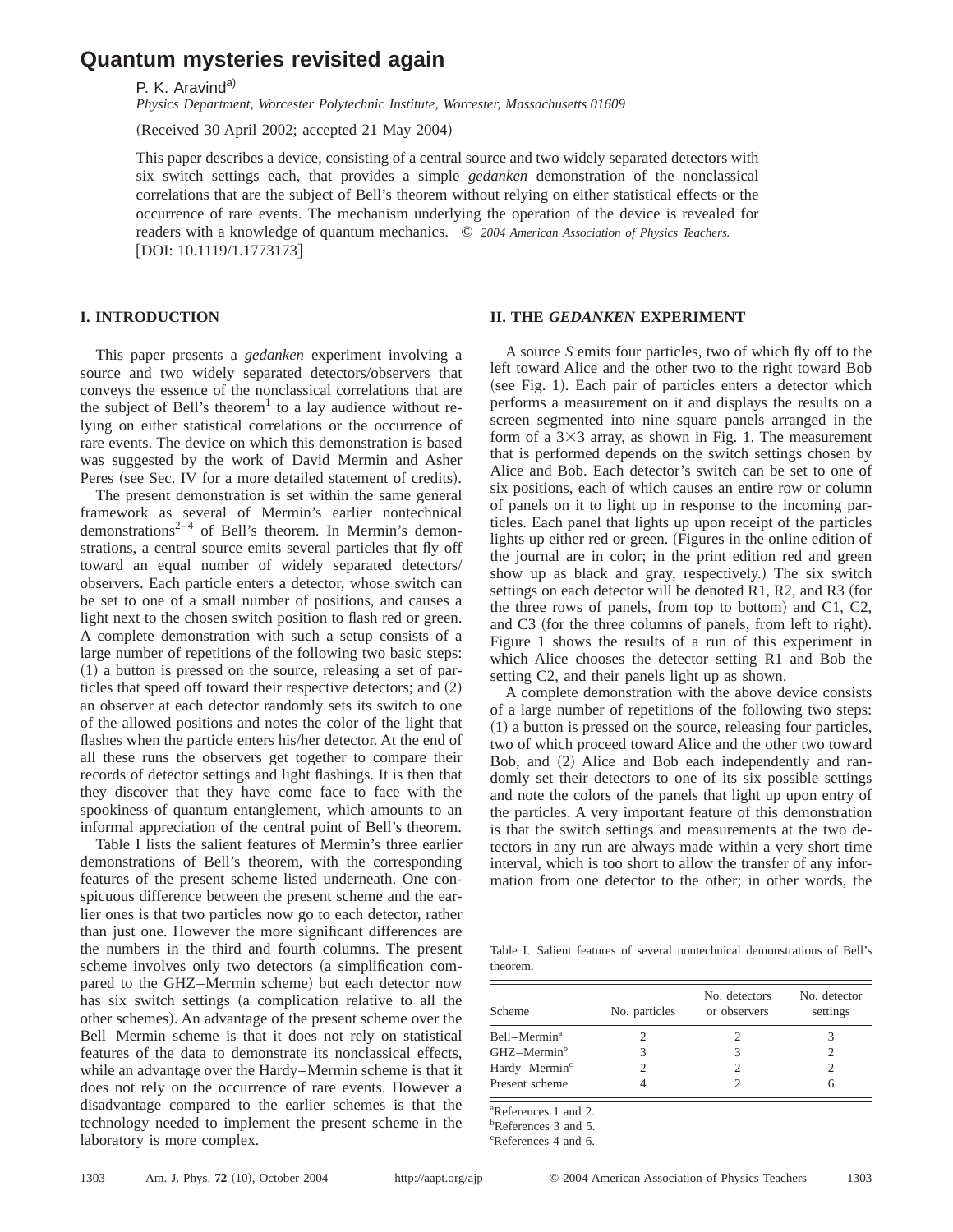

Fig. 1. The *gedanken* experiment. A source *S* emits four particles, two of which move off to the left and the other two to the right. Each pair of particles enters a detector *D*, adjusted to one of six switch settings, and causes an entire row or column of panels on it to light up. In the run above, Alice chooses the setting R1 on her detector and causes the panels in the first row to light up red, green, red (from left to right), while Bob chooses the setting C2 and causes all the panels in the second column to light up green.

conditions are such that neither detector can influence the outcome of the other in any run as a result of either its switch setting or its registered response.

After a large number of such runs, Alice and Bob get together to compare their records of detector settings and light flashings. When they do this they find that all their observations, without exception, can be summarized in the form of the following two rules.

*Rule 1 (the ''parity'' rule):* For any of the detector settings R1, R2, R3, C1 or C2, an even number of panels lights up red and an odd number lights up green. However for the setting C3 an odd number of panels lights up red and an even number lights up green. Further, the four possible outcomes for each detector setting occur randomly (i.e., each occurs a fourth of the time). Figure 2 illustrates this rule by showing the four ways in which the panels can light up for each of the six detector settings.

*Rule 2 (the ''correlation'' rule):* In those runs in which Alice's and Bob's detector settings cause one or more common (i.e., similarly placed) panels on their detectors to light up, the common panels always light up the same colors.

This rule is illustrated in Fig. 3, which shows Alice's and Bob's detector responses alongside each other for a number of runs. If one looks at the first, second, and fourth of the runs listed, one sees that the common panels that light up on both detectors always have the same colors. However no common panels light up in the third run, and Rule 2 does not apply in this case. Note that Rule 1 is always obeyed by both the detectors in every run.

The above demonstration presents us with an interesting puzzle: how can the source and detectors be constructed so that, if the experiment is carried out as described, only results in conformity with both the ''parity'' and ''correlation'' rules are ever observed?

Let us begin by focusing on the correlation rule. The only reasonable explanation for this rule in accordance with common sense notions would seem to be that the particles carry ''instruction sets'' to their detectors telling them how to respond for each of their switch settings. Indeed, in the absence of any exchange of signals between the detectors, it is difficult to see how else the common panels on both detectors can always light up the same colors no matter what switch settings are chosen by Alice and Bob. The instruction sets must clearly be such that (a) identical instructions are provided to both detectors in every run (otherwise identical switch settings would lead to violations of the correlation rule), and (b) any panel on either detector always lights up the same color no matter whether a row or column switch setting is used to activate it (otherwise one of these settings would lead to a violation of the correlation rule). An alternative way of phrasing the conclusion in  $(b)$  is to say that the properties of the particles revealed by the detector measurements are "elements of reality"<sup>7</sup> in the sense that they can be determined without disturbing the particles, or the detectors with which they interact, in any way. To understand this point, suppose that one wishes, in a particular run, to determine the property of Bob's particles revealed by the color of the panel at the top left corner of his detector. One can do this by having Alice use either the setting R1 or C1 and observe the color of the top left panel on her detector, and then conclude, from the correlation rule, that Bob's panel too must have that color in this run. (Recall, from the conditions of the experiment, that enlisting Alice's cooperation in this way causes no disturbance to Bob's particles.) One can in fact extrapolate from this example and assert that the properties of Bob's particles revealed by all nine of his detector panels must be elements of reality in every run, because there is no telling which of them could be forced to reveal themselves as a result of Alice's and Bob's random choices. And it follows, by symmetry, that the same statement must hold true of Alice's particles as well.

To summarize, the idea that the particles carry ''instruction sets" to their detectors<sup>2</sup> or that they possess "elements of reality'' that can be determined without disturbing them in any way<sup> $\prime$ </sup> appears to be an unavoidable consequence of the existence of the correlation rule.

The solution to our puzzle therefore reduces to the task of designing instruction sets for both detectors in every run in such a way that both the parity and correlation rules are satisfied. As already mentioned, the correlation rule can be taken care of by ensuring that a common instruction set is provided to both detectors in every run. Keeping property  $(b)$ of two paragraphs earlier in mind, the task of designing an instruction set reduces to the following: assign a definite color, red or green, to each detector panel in such a way that the parity rule is always satisfied. However this is immediately seen to be impossible in even a single instance if one



Fig. 2. Illustrating Rule 1 (the "parity" rule). The four possible outcomes for each of the six detector settings R1, R2, R3, C1, C2, and C3 are shown.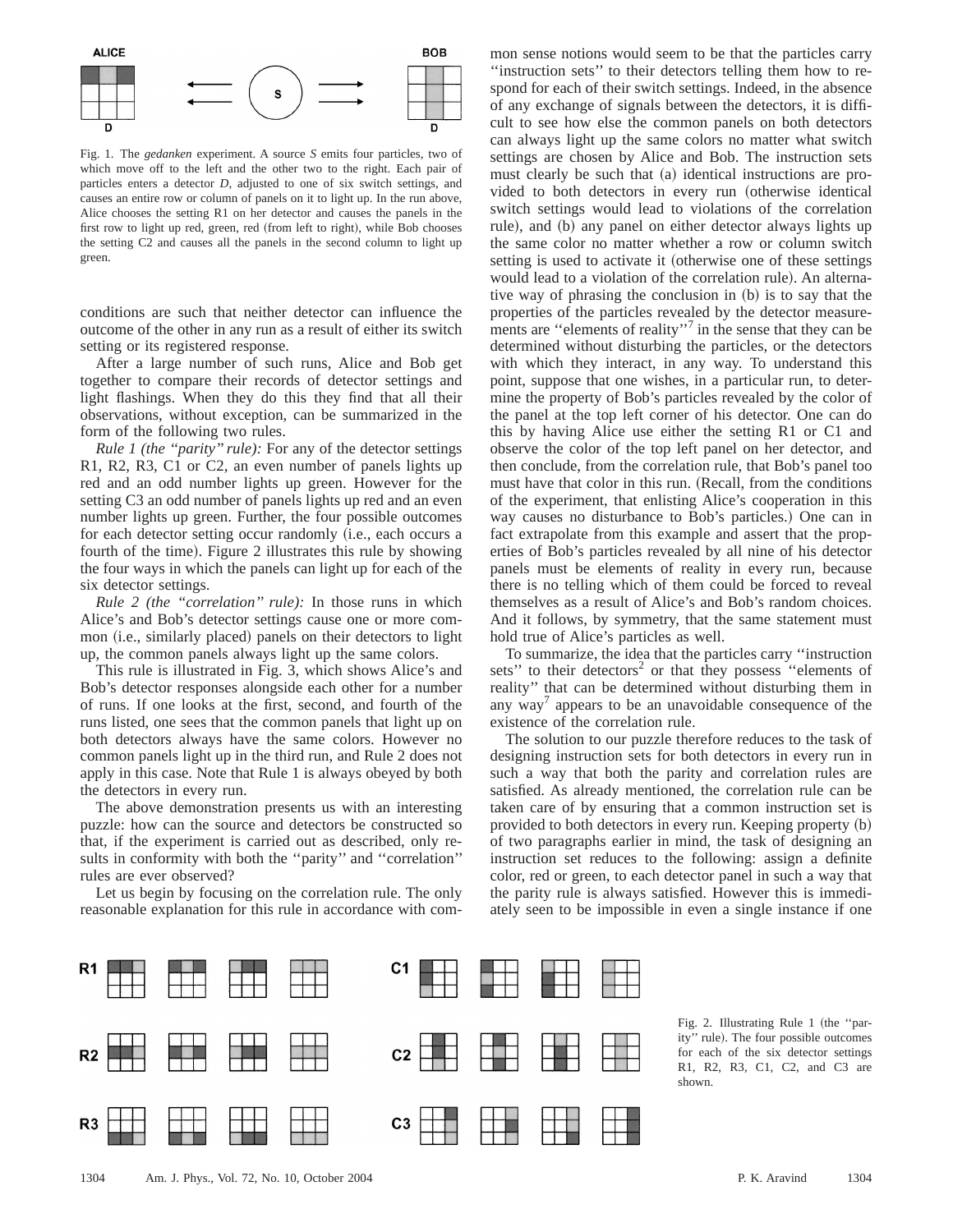

Fig. 3. Illustrating Rules 1 and 2 in a series of runs carried out by Alice and Bob. Each row shows the responses of the detectors when their switches are set to the positions shown. Note that the outcome of each run always conforms to both the ''parity'' and ''correlation'' rules.

enquires about the total number of red panels on a detector: on the one hand, Rule 1 requires this number to be even (if one sums the red panels over the rows) but, on the other, it requires it to be odd (if one sums the red panels over the columns). This contradiction shows that there is no solution to our puzzle based on instruction sets. A willingness to accept the notion of instruction sets (or "elements of reality") to begin with, followed by the recognition that they cannot provide a solution to our puzzle, amounts to an informal appreciation of the central point of Bell's theorem.

What, then, is the "real" solution to our puzzle? In other words, what is the inner mechanism of the source and detectors in our demonstration, and how can we understand the results that are obtained? A clue to the inner mechanism is that it involves ''entanglement'' between the source particles that travel toward Alice and Bob. Entanglement is a peculiar property of the quantum world that has no classical analog and cannot be understood in everyday terms. Bell's theorem, more than anything else, has led to a widespread appreciation of the truly paradoxical features that lie at the heart of entanglement. The reader thoroughly familiar with quantum mechanics, and who has also had a previous brush with entanglement, may wish to pause at this point to try and figure out the inner mechanism of the device in Fig. 1 and how it performs its trick. (Warning: this is really hard!) The solution is given in the next section.

## **III. HOW THE TRICK IS DONE**

When the button is pressed on the source, it emits four spin- $1/2$  particles ("qubits") in the state

$$
|\Psi\rangle = \frac{1}{\sqrt{2}} (|0\rangle_1 |0\rangle_2 + |1\rangle_1 |1\rangle_2) \otimes \frac{1}{\sqrt{2}} (|0\rangle_3 |0\rangle_4 + |1\rangle_3 |1\rangle_4),
$$
\n(1)

where  $|0\rangle$ <sub>*i*</sub> and  $|1\rangle$ <sub>*i*</sub> are eigenstates, with eigenvalues +1 and  $-1$ , of the Pauli operator  $\sigma_z$  of qubit *i* (*i* = 1,...,4). Qubits 1 and 3 of this state go to Alice, and qubits 2 and 4 to Bob. In

| $1\otimes \sigma_z$                         | $\sigma_z^{\vphantom{\dagger}}\otimes 1$ | $\sigma_z \otimes \sigma_z$               |
|---------------------------------------------|------------------------------------------|-------------------------------------------|
| $\sigma_{\rm x}$ $\otimes$ 1                | $1 \otimes \sigma_{x}$                   | $\sigma_{\rm x}$ $\otimes \sigma_{\rm x}$ |
| $\sigma_{\rm x}$ $\otimes$ $\sigma_{\rm z}$ | $\sigma_z \otimes \sigma_x$              | $\sigma_y\!\otimes\!\sigma_y$             |

Fig. 4. The Mermin–Peres "magic square" (Refs. 8 and 9). Each entry in the square is an observable for a pair of qubits, with 1,  $\sigma_x$ ,  $\sigma_y$ , and  $\sigma_z$ being the identity and Pauli operators. The observables in each row or column of the square form a mutually commuting set. When a particular switch setting on a detector is selected, the detector carries out a measurement of the observables in the corresponding row or column of the square on the qubits entering it and displays the eigenvalues in the form of colored lights  $(+1)$ =green, -1=red) on its panels. In the context of Eq. (1), the first and second halves of each observable in the square refer to qubits 1 and 3 of Alice or to qubits 2 and 4 of Bob.

other words, the source emits a pair of ''Bell'' states, with one member of each Bell state going to Alice and the other to Bob.

Figure 4 shows nine observables for a pair of qubits arranged in the form of a  $3\times3$  array, with the observables in each row or column forming a mutually commuting set. Each observable has only the eigenvalues  $\pm 1$  and, further, the product of the observables in any row or column is  $+I$ , with the exception of the last column for which the product is  $-I$  (*I* being the identity operator).

When any of the settings  $R1, R2,...$ , or C3 is chosen on a detector, the detector carries out a measurement of the (commuting) observables in that row or column of Fig. 4 on its qubits and displays the observed eigenvalues as colored lights on its panels according to the convention that  $a+1$  is a green and  $a-1$  a red (it should be mentioned, in this context, that the first and second parts of each observable in Fig. 4 refer to qubits 1 and 3 of Alice or to qubits 2 and 4 of Bob!. Rule 1 then follows as an immediate consequence of the fact<sup>8</sup> that if several mutually commuting observables obey a certain functional relationship, their measured eigenvalues in an arbitrary state also obey a similar relationship; in the present case this implies that the product of the observed eigenvalues of the observables in each row or column of Fig.  $4$  is  $+1$ , with the exception of the last column for which this product is  $-1$ . The last statement, when translated into the language of the red and green lights, is nothing but the parity rule.

The origin of Rule 2 can be understood as follows. Let  $|\psi_i\rangle$  (*i*=1,...,4) be an arbitrary set of orthonormal states in the joint space of qubits 1 and 3 and suppose that they can be expanded as  $|\psi_i\rangle = a_i|0\rangle_1|0\rangle_3 + b_i|0\rangle_1|1\rangle_3 + c_i|1\rangle_1|0\rangle_3$  $+d_i|1\rangle_1|1\rangle_3$ , where  $a_i, ..., d_i$  are complex coefficients. Then it follows that  $|\phi_i\rangle = a_i^*|0\rangle_2|0\rangle_4 + b_i^*|0\rangle_2|1\rangle_4 + c_i^*|1\rangle_2|0\rangle_4$  $+d_i^*$ |1 $\rangle_2$ |1 $\rangle_4$  (*i* = 1,...,4) is an orthonormal set of states in the joint space of qubits 2 and 4. It can be verified that the state given in Eq. (1) can be expressed in terms of the  $|\psi_i\rangle$ and  $|\phi_i\rangle$  as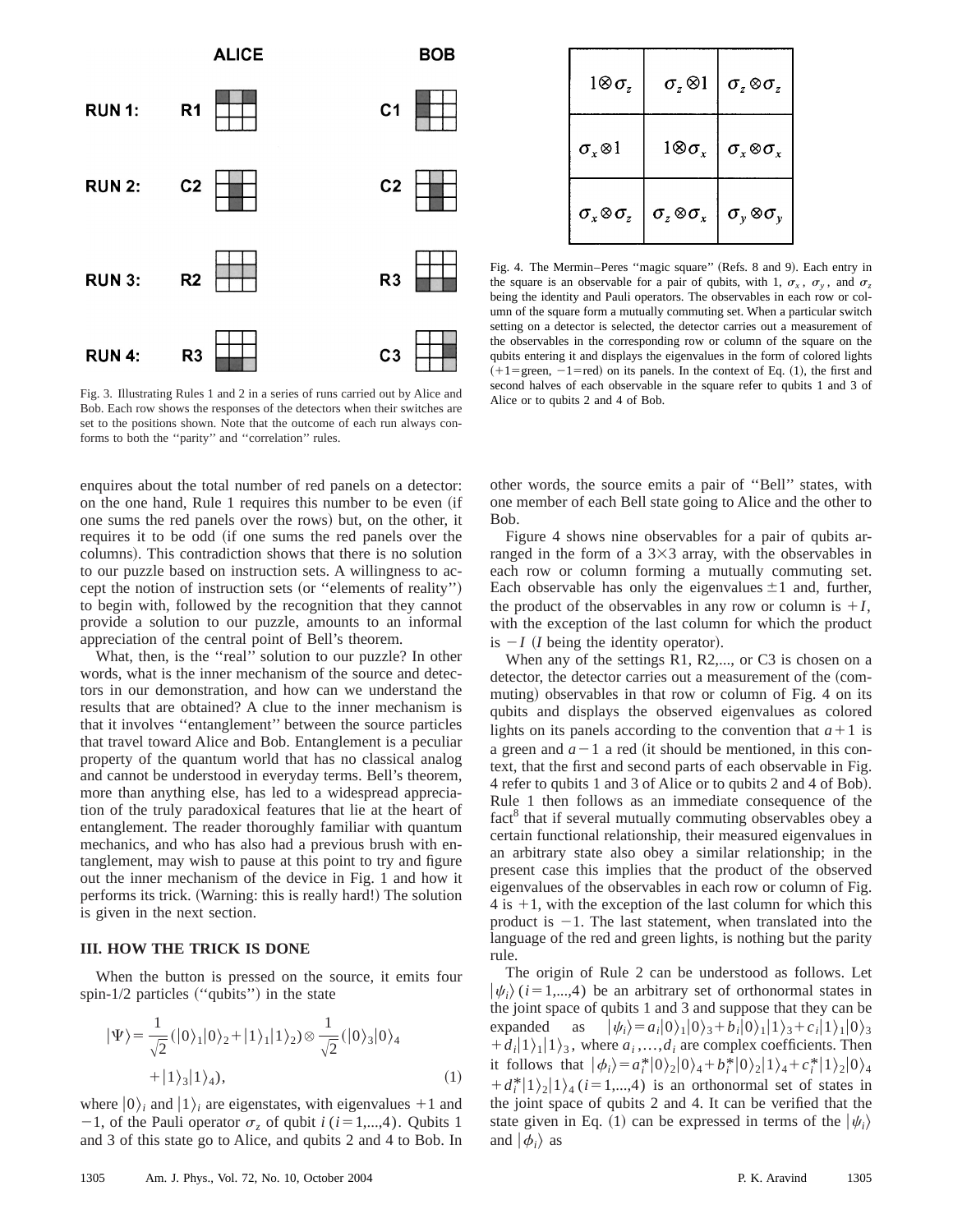$$
|\Psi\rangle = \frac{1}{2} [|\psi_1\rangle |\phi_1\rangle + |\psi_2\rangle |\phi_2\rangle + |\psi_3\rangle |\phi_3\rangle + |\psi_4\rangle |\phi_4\rangle]. \tag{2}
$$

When Alice carries out a measurement of one of the sets of commuting observables in Fig. 4, Eq.  $(2)$  shows that if she projects her qubits into one of the eigenstates  $|\psi_i\rangle$  of this set, she projects Bob's qubits into the associated state  $|\phi_i\rangle$ . It can be shown that the coefficients  $a_i, \ldots, d_i$  are always real for the eigenstates  $|\psi_i\rangle$  defined by Fig. 4 (see Exercise 1 in the Appendix), and hence that each  $|\phi_i\rangle$  is identical in form to the corresponding  $|\psi_i\rangle$  when expressed in terms of its own standard basis. It follows from this that if Bob measures one or more of the same observables as Alice, he always obtains the same eigenvalues as she does for these common observables (see Exercise 2 in the Appendix), which is just the correlation rule. Equation  $(2)$  also explains the fact, mentioned at the end of Rule 1, that all four outcomes for each detector setting occur with the same probability (of  $\frac{1}{4}$ ).

### **IV. CREDITS FOR THE DEMONSTRATION**

The ''magic square'' of Fig. 4, which lies at the heart of the present demonstration, is due to Mermin<sup>8</sup> and Peres.<sup>9</sup> Mermin<sup>8,10</sup> used this array of observables to prove the Bell– Kochen–Specker  $(BKS)$  theorem,<sup>11</sup> a close relative of the more famous Bell's theorem. Peres<sup>12</sup> also used this array to give a related, but different, proof of the BKS theorem. The fact that the Mermin–Peres proof of the BKS theorem could be converted into a proof of Bell's theorem was pointed out by Cabello<sup>13</sup> and the author<sup>14</sup> who showed, in slightly different ways, how this could be done by distributing one member each of a pair of Bell states to two observers and having them carry out certain measurements. It is the author's version of this proof of Bell's theorem ''without inequalities'' that has been turned into the nontechnical demonstration presented here. This very brief survey of the literature makes no attempt at completeness but merely highlight the works that directly influenced this demonstration.

After an earlier version of this paper was posted on the eprint archive, Richard Cleve informed me that David Mermin and he had come up with a similar scheme in which each detector had only three switch settings. This is easily accomplished, within our framework, by allowing Alice to use only the row settings R1, R2, and R3 on her detector and Bob to use only the column settings C1, C2, and C3 on his. If, at the same time, a negative sign is affixed to the second and third observables in the last row of Fig. 4, Rule 1 can be restated in the form that Alice only observes an even number of red squares in any of the rows she activates and Bob an odd number of red squares in any of the columns he activates. Rule 2 is unchanged, and the impossibility of instruction sets follows from the same argument as before.

### **APPENDIX**

Below are two exercises (and their solutions) that could aid the reader in understanding some of the points made in Sec. III.

*Exercise 1:* Calculate the simultaneous eigenstates of the commuting observables in each of the rows and columns of Fig. 4 and verify that they all have real expansion coefficients in terms of the standard basis for a pair of qubits.

*Solution:* A straightforward calculation shows that the eigenstates of the observables in the three rows  $(R1, R2, and)$  $R3$ ) and three columns  $(C1, C2, and C3)$  of Fig. 4 are as follows:

| R1: $(1,0,0,0)$  | (0,0,1,0)       | (0,1,0,0)     | (0,0,0,1)      |
|------------------|-----------------|---------------|----------------|
| R2: (1,1,1,1)    | $(1,-1,1,-1)$   | $(1,1,-1,-1)$ | $(1,-1,-1,1)$  |
| R3: $(1,1,1,-1)$ | $(1,-1,1,1)$    | $(1,1,-1,1)$  | $(1,-1,-1,-1)$ |
| C1: (1,0,1,0)    | $(1,0,-1,0)$    | (0,1,0,1)     | $(0,1,0,-1)$   |
| C2: (1,1,0,0)    | $(1, -1, 0, 0)$ | (0,0,1,1)     | $(0,0,1,-1)$   |
| C3: (1,0,0,1)    | $(1,0,0,-1)$    | (0,1,1,0)     | $(0,-1,1,0)$   |

The shorthand notation  $(a,b,c,d)$  has been used for the (unnormalized) state  $a|0\rangle|0\rangle+b|0\rangle|1\rangle+c|1\rangle|0\rangle+d|1\rangle|1\rangle$  and the eigenstates in each row have been arranged so that they have the eigenvalues  $(+1,+1)$ ,  $(+1,-1)$ ,  $(-1,+1)$ , and  $(-1,-1)$  with respect to the first two observables in the row or column that define them (the eigenvalue of the third observable can be inferred from those of the first two, and so is omitted). The reality of all the numbers in this table shows that the states  $|\psi_i\rangle$  for Alice derived from these eigenstates (by taking  $|0\rangle|0\rangle$  to be  $|0\rangle_1|0\rangle_3$ , etc.) are identical in form to the associated states  $|\phi_i\rangle$  for Bob. This observation will prove of use in the next exercise.

*Exercise 2:* Suppose Alice carries out a measurement of the observables in the third row of Fig. 4 and obtains the eigenvalues  $+1$ ,  $-1$ ,  $-1$  (in that order). (a) Show that if Bob carries out the same measurement as Alice, he obtains the same eigenvalues as she does. (b) Show that if Bob carries out a measurement of the observables in the third column of Fig. 4, he gets the same eigenvalue as Alice for the one observable they measure in common and also calculate the probabilities with which he obtains the various outcomes for the other two observables.

*Solution:* The state given in Eq. (1) can be expanded in the form of Eq. (2), with  $|\psi_i\rangle$  and  $|\phi_i\rangle$  (*i* = 1,...,4) both being given by the eigenstates in the third row  $(R3)$  of Fig. 4. A measurement by Alice of the observables in the third row that yields the eigenvalues  $+1$ ,  $-1$ ,  $-1$  projects her qubits into the state  $(1,-1,1,1)$  and Bob's qubits into this same state as well. Thus, a measurement by Bob of the same observables as Alice leads to the same eigenvalues as she obtains, as was to be shown in part  $(a)$ . To do part  $(b)$ , note that the state Bob is left with after Alice's measurement, namely  $(1,-1,1,1)$ , can be expressed as an equally weighted superposition (with coefficients of  $1/\sqrt{2}$  each) of the states  $(1,0,0,1)$  and  $(0,-1,1,0)$ . This shows that if Bob measures the observables  $\sigma_z \sigma_z$ ,  $\sigma_x \sigma_x$ ,  $\sigma_y \sigma_y$  he obtains the eigenvalues +1, +1, -1 with a probability of  $\frac{1}{2}$  and the eigenvalues -1,  $-1$ ,  $-1$  with a probability of  $\frac{1}{2}$ ; in either case he obtains the same eigenvalue (namely,  $-1$ ) for the single observable (namely,  $\sigma_y \sigma_y$ ) that he measures in common with Alice.

a)Electronic mail: paravind@wpi.edu

<sup>&</sup>lt;sup>1</sup>J. S. Bell, "On the Einstein-Podolsky-Rosen paradox," Physics (Long Island City, N.Y.) 1, 195-200 (1964). Reprinted in J. S. Bell, *Speakable and Unspeakable in Quantum Mechanics* (Cambridge U.P., Cambridge, New York, 1987).

 $2A$  popular exposition of Bell's theorem can be found in N. D. Mermin, ''Bringing home the atomic world: Quantum mysteries for anybody,'' Am. J. Phys. 49, 940–943 (1981). An expanded version of this paper can be found as Chap. 12 in N. D. Mermin, *Boojums All the Way Through* (Cambridge U.P., Cambridge, 1990). See also N. D. Mermin, "Is the moon there when nobody looks? Reality and the quantum theory," Phys. Today  $38(4)$ ,  $38-47$   $(1985)$ .

<sup>3</sup> N. D. Mermin, ''Quantum mysteries revisited,'' Am. J. Phys. **58**, 731–734